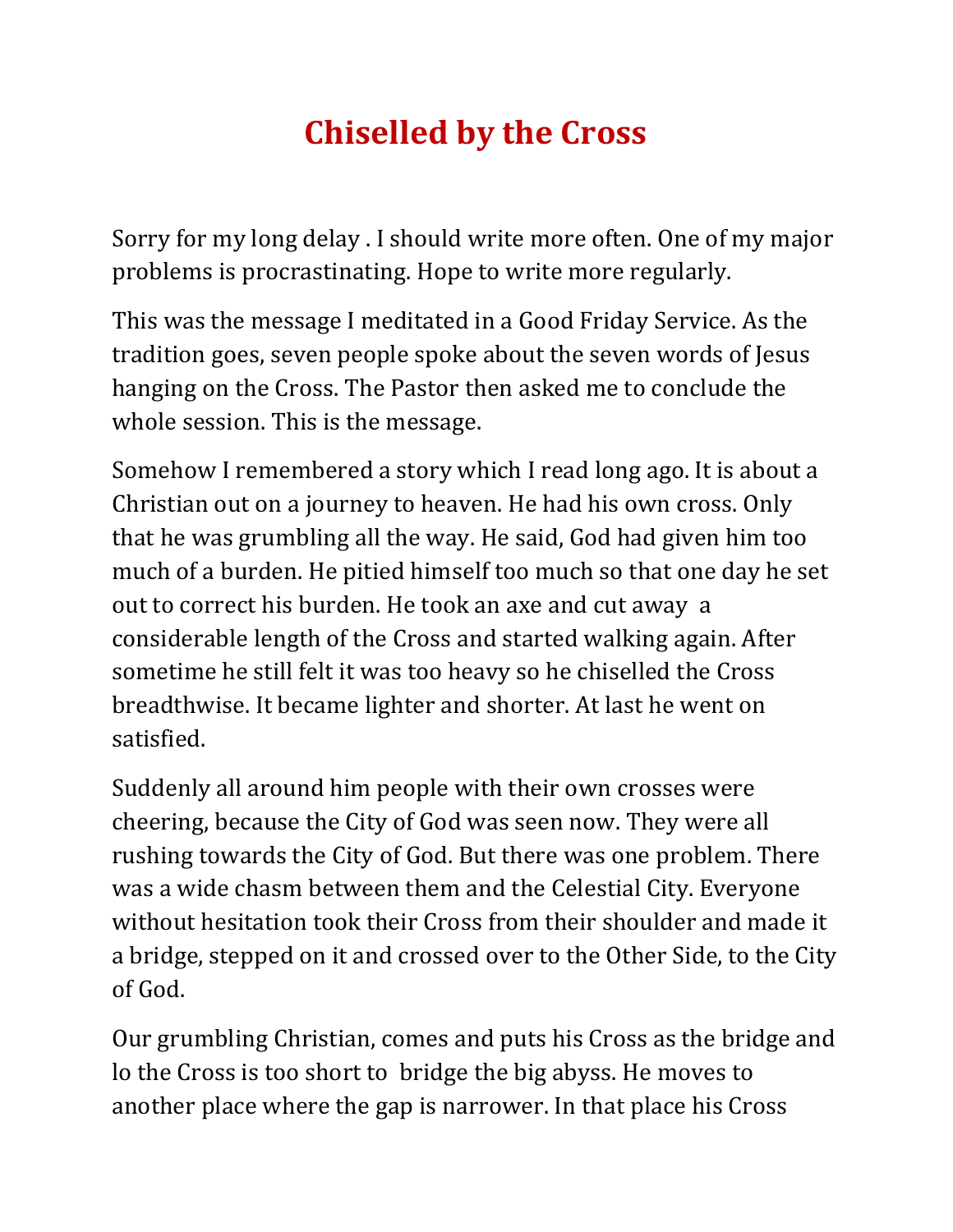bridged the gap, but as he stepped on it, the Cross cracked under his weight. Remember on the way, he had chiselled the Cross! Grumbling he sat there watching others reach.

The day we are born, God has ordained a special Cross custom made for me. That is why Jesus makes it very clear when He says to everyone around Him,

**Luke 9:23 ( NASB )** 23And He was saying to *them* all, "If anyone wishes to come after Me, he must deny himself, and take up his cross daily and follow Me.

To be a Christian is to be like Christ. That is why God chose us, so that we could be confirmed to the image of Christ.

**Romans 8:29 ( NASB )** 29For those whom He foreknew, He also predestined *to become* conformed to the image of His Son, so that He would be the firstborn among many brethren;

If we truly want to be followers of Jesus we have to take up that Cross, which God has prepared for each of us. The great saints had their own personal Crosses. Joseph carried his Cross, his imprisonment, till that moment when God saw Joseph fit enought to take on as the second regent of Egypt. The Cross of Joseph was chiselling him.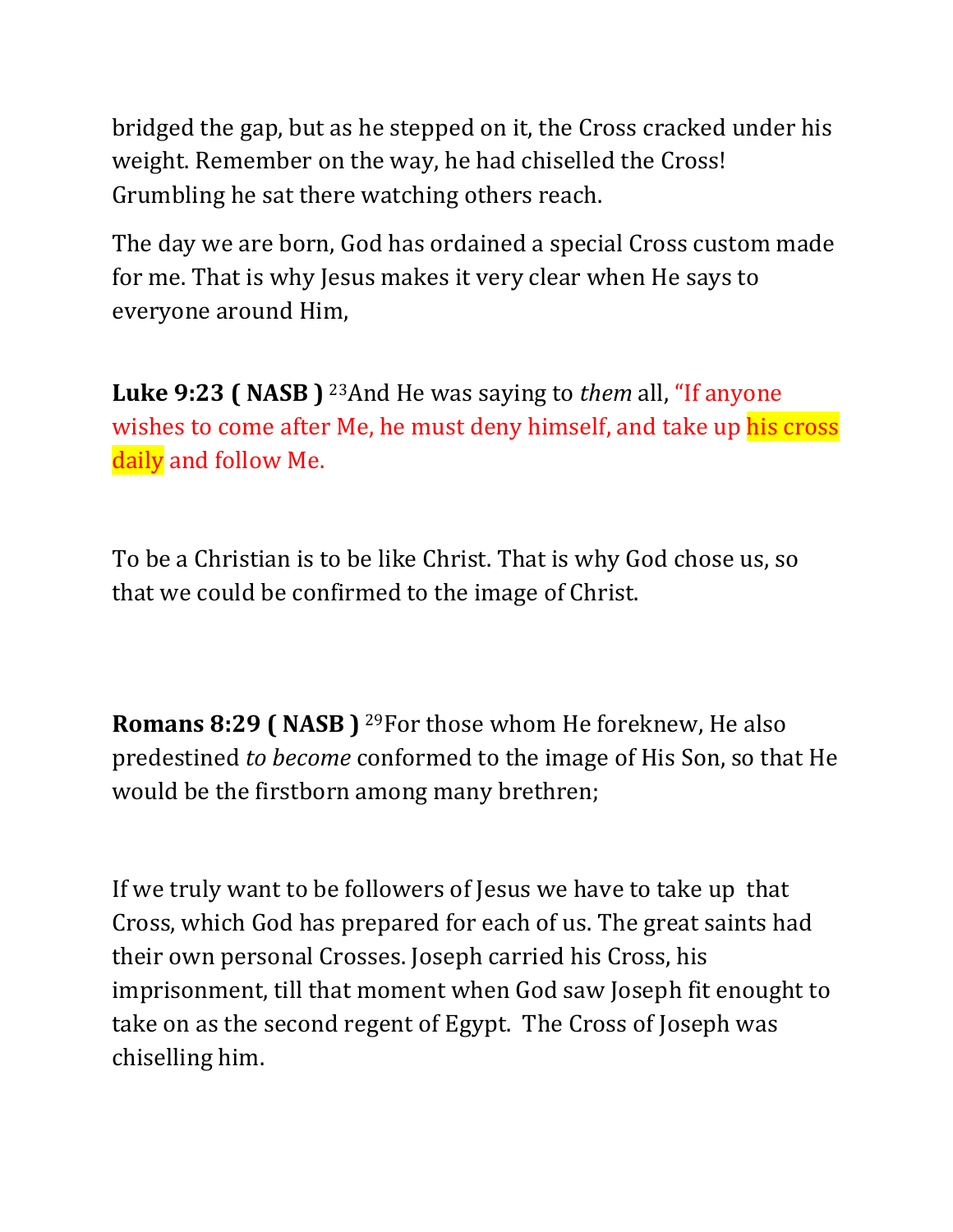**Psalms 105:17-19 ( NASB )** <sup>17</sup> He sent a man before them,

Joseph, *who* was sold as a slave.

- 18 They afflicted his feet with fetters, He himself was laid in irons;
- $19$  Until the time that his word came to pass, The word of the LORD tested him.

Joseph knew pretty well that his slavery, imprisonment was part of his Cross, so that God could lift him up. That is why when after Jacob's death, all the brothers came to apologize to Joseph once again, he could assuredly say, " God meant it for good." Genesis 50,20

The crucial question today is do I know what my Cross is?

Am I allowing the Cross to chisel me so that I can be confirmed to the image of Christ?

Or am I chiselling the Cross to suit my comfort?

God will never be finished with you, till He sees the reflection of Christ in your face.

It is this resemblance which will allow you go through the gates of heaven and not your impressive ministry portfolios.

This is what Jesus said, "Some will say Lord we healed in your name, we drove out demons in your name...."

Jesus will search for family resemblance. When there is nothing, then Jesus draws a blank says, " I don't know you, " bang, the door is shut.